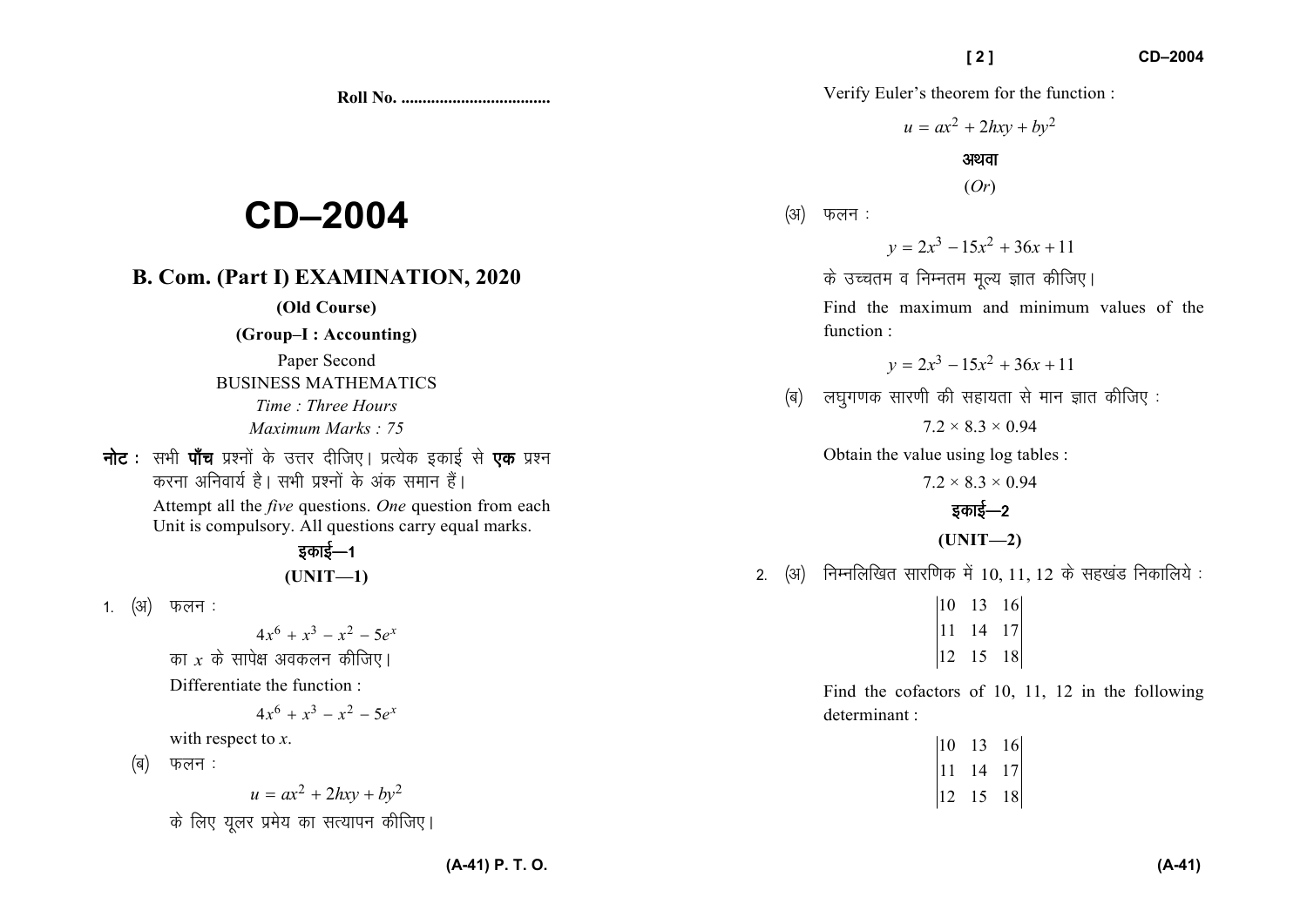|     |                                             | [3]                                                                                                                | CD-2004         | CD-2004<br>[4]                                                                                                    |
|-----|---------------------------------------------|--------------------------------------------------------------------------------------------------------------------|-----------------|-------------------------------------------------------------------------------------------------------------------|
|     | (ब) यदि:                                    |                                                                                                                    |                 | मूल स्तम्भ क्रिया द्वारा आव्यूह :<br>(ৰ)                                                                          |
|     |                                             | $A = \begin{bmatrix} 1 & 2 & 3 \\ 4 & 5 & 6 \end{bmatrix}$                                                         |                 | $A = \begin{bmatrix} 1 & 2 & 3 \\ 2 & 5 & 7 \\ -1 & 4 & 4 \end{bmatrix}$                                          |
|     | और                                          | $B = \begin{bmatrix} 7 & 8 \\ 9 & 10 \\ 11 & 12 \end{bmatrix}$                                                     |                 | का व्युत्क्रम ज्ञात कीजिए।<br>Find the inverse of the matrix :                                                    |
|     | तो AB का मान ज्ञात कीजिए।<br>If :           | $A = \begin{bmatrix} 1 & 2 & 3 \\ 4 & 5 & 6 \end{bmatrix}$                                                         |                 | $A = \begin{bmatrix} 1 & 2 & 3 \\ 2 & 5 & 7 \\ -1 & 4 & 4 \end{bmatrix}$<br>by using elementary column operation. |
|     | and                                         | $B = \begin{bmatrix} 7 & 8 \\ 9 & 10 \\ 11 & 12 \end{bmatrix}$                                                     |                 | इकाई—3<br>$(UNIT-3)$<br>निम्नलिखित रेखीय प्रक्रमन समस्या को ग्राफीय विधि से हल<br>3.                              |
|     | find the value of AB.                       | अथवा<br>(Or)                                                                                                       |                 | कीजिए :<br>अधिकतमीकरण कीजिए :<br>$z = 10x + 30y$                                                                  |
| (अ) | सिद्ध कीजिए :                               | $\begin{vmatrix} a^2 + 1 & ab & ac \\ ab & b^2 + 1 & bc \\ ac & bc & c^2 + 1 \end{vmatrix} = 1 + a^2 + b^2 + c^2.$ |                 | जबकि :<br>$x + 2y \le 20$<br>$x + 5y \leq 35$<br>$x + 4y \le 48$<br>$x, y \geq 0$                                 |
|     | Prove that :<br>$a^2 + 1$<br>ab<br>ab<br>ac | ac<br>$\begin{vmatrix} b^2 + 1 & bc \ bc & c^2 + 1 \end{vmatrix} = 1 + a^2 + b^2 + c^2.$                           |                 | Solve the following linear programming problem by<br>graphical method :<br>$Max.$ :<br>$z = 10x + 30y$            |
|     |                                             |                                                                                                                    | (A-41) P. T. O. | $(A-41)$                                                                                                          |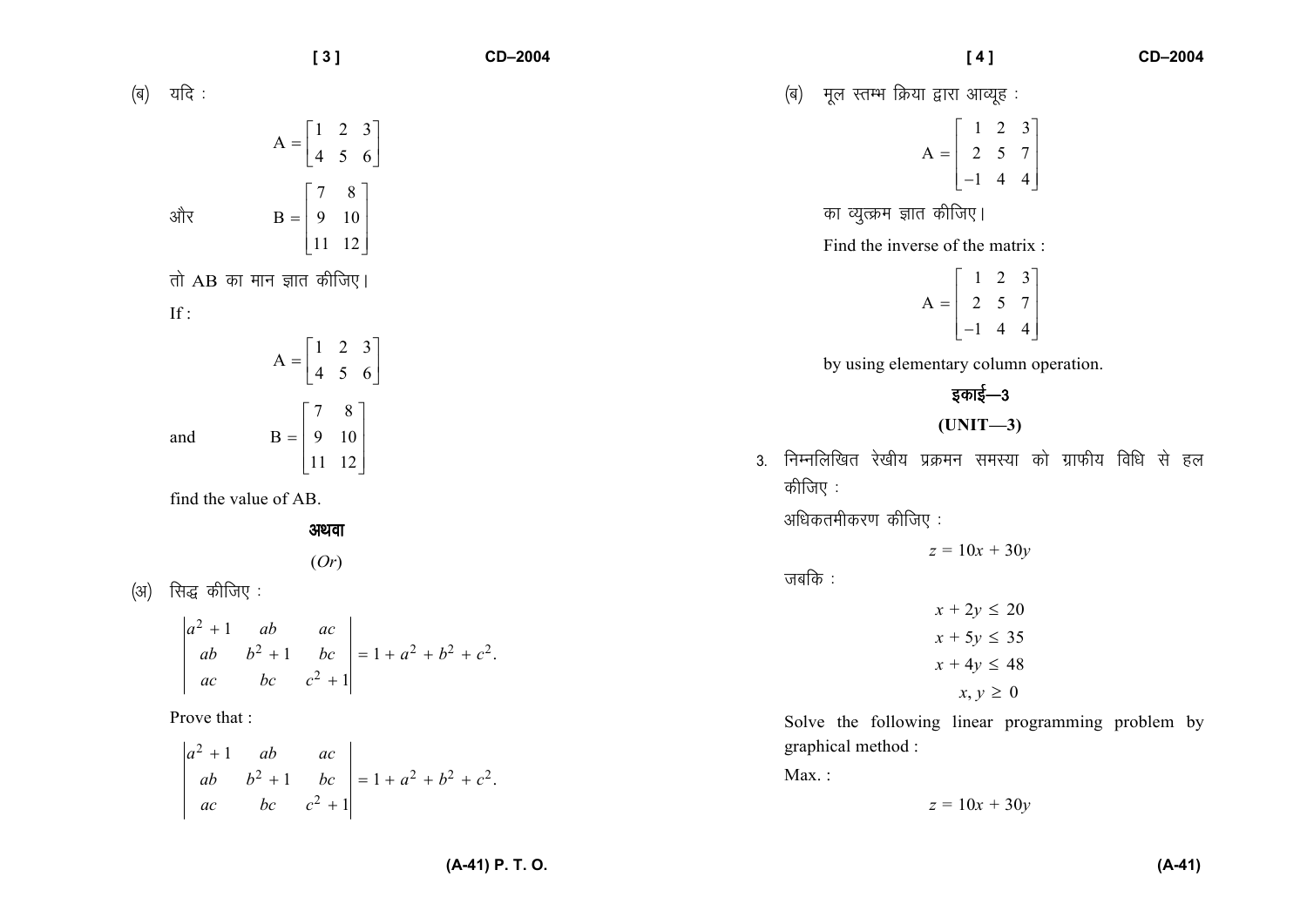**[ 5 ] CD–2004** 

Such that :

- $x + 2y \le 20$ *x* + 5*y* ≤ 35 *x* + 4*y* ≤ 48  $x, y \geq 0$ . अथवा
	- (*Or*)
- (अ) A तथा B की आयु में 9 : 4 का अनुपात है। सात वर्ष बाद उनकी आयु का अनुपात 5 : 3 होगा। वर्तमान में दोनों की आयु निकालिए ।

The ages of A and B are in the ratio of 9 : 4. Seven years hence, the ratio of their ages will be 5 : 3. Find their present ages.

(ब) 15 आदमी किसी खेती को 12 घंटे प्रतिदिन काम करके 14 दिनों में जोतते हैं तो 21 आदमी 10 घंटे प्रतिदिन काम करके कितने दिनों में जोतेंगे ?

15 men plough a land in 14 days working 12 hours daily. How many days will be taken by 21 men to plough the same land working 10 hours daily ?

# डकाई—4 **(UNIT—4)**

4. (अ) कोई धन साधारण ब्याज से दो वर्षों में **₹** 1,200 तथा 3 वर्षों में ₹ 1,300 हो जाता है। मूलधन तथा ब्याज की दर प्रति वर्ष निकालिए।

> A certain sum at simple interest becomes  $\bar{\tau}$  1,200 in 2 years and  $\bar{\tau}$  1,300 in 3 years. Find the principal and rate of interest per annum.

(ब) कितने वर्षों में 5% प्रति वर्ष ब्याज की दर से **₹** 1,200 का चक्रवृद्धि ब्याज **₹** 573 हो जायेगा यदि ब्याज की गणना प्रति वर्ष की जाती है ?

In what time a sum of  $\bar{\tau}$  1,200 will earn  $\bar{\tau}$  573 as compound interest at the rate of 5% per annum, if the interest is added annually.

### अथवा

(*Or*)

(अ)  $\,$  ₹ 25,000 का 2 वर्ष का चक्रवृद्धि ब्याज से मिश्रधन क्या होगा यदि उत्तरोत्तर वर्षों की दर 4% तथा 5% वार्षिक हो $\overrightarrow{a}$ 

How much will  $\bar{\tau}$  25,000 amount to in 2 years at compound interest if the rates for the successive years be 4% and 5% per year ?

(ब)  $\,$  3% चक्रवृद्धि ब्याज की दर से 12 वर्षों के लिए ₹ 200 की वार्षिकी का मिश्रधन, वर्तमान मूल्य एवं ब्याज ज्ञात कीजिए।

Find the amount, present value and interest of an annuity of  $\bar{\tau}$  200 for 12 years, the rate of compound interest is 3% per annum.

## डकाई—5 **(UNIT—5)**

5. (अ) 15—20 वर्ग के लिए आवृत्ति ज्ञात कीजिए। औसत 19 इकाई है :

| वर्ग      | आवृत्ति |
|-----------|---------|
| $5 - 10$  | 2       |
| $10 - 15$ | 2       |
| $15 - 20$ | ?       |
| $20 - 25$ |         |
| $25 - 30$ |         |